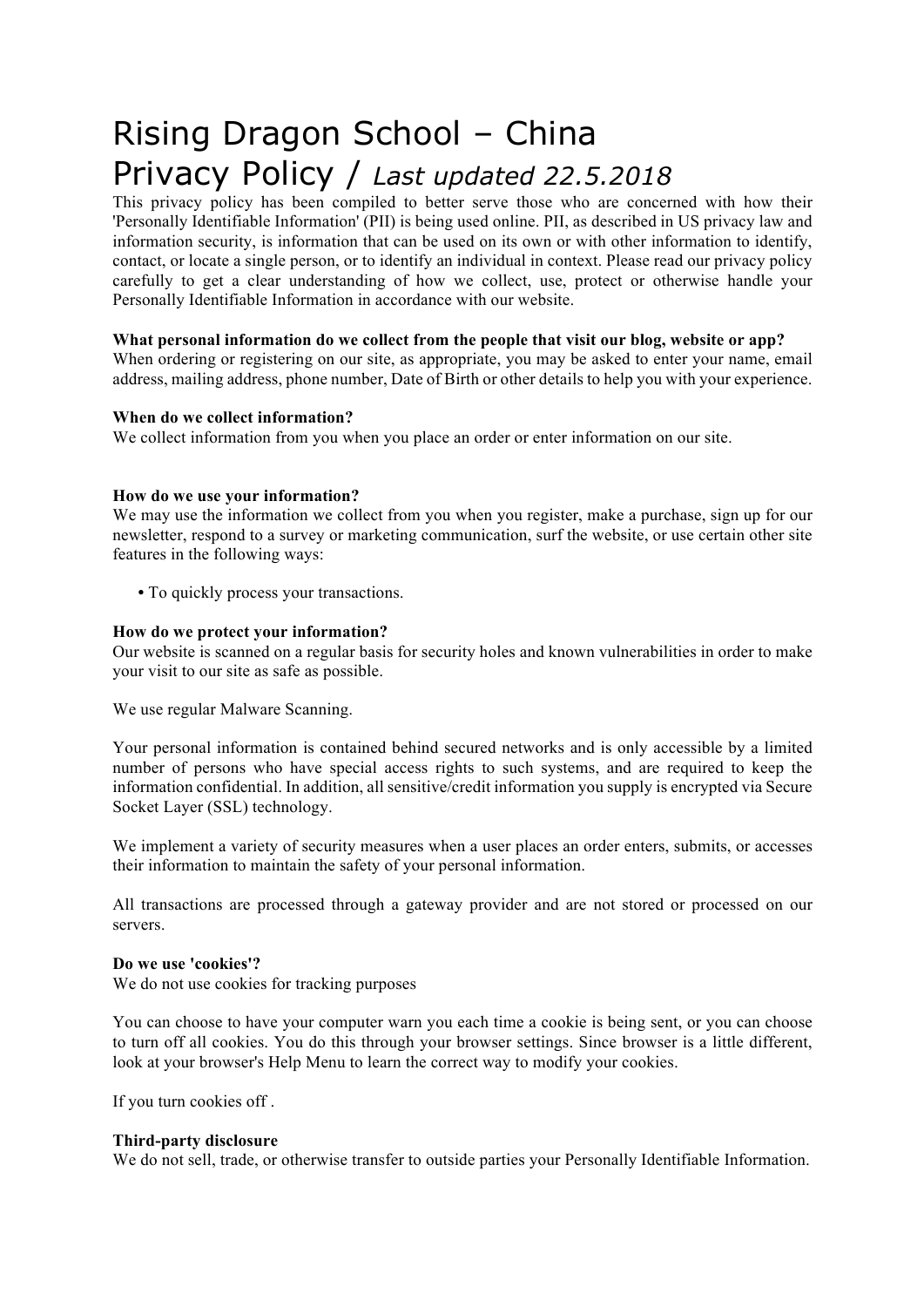#### **Third-party links**

We do not include or offer third-party products or services on our website.

# **Google**

Google's advertising requirements can be summed up by Google's Advertising Principles. They are put in place to provide a positive experience for users. https://support.google.com/adwordspolicy/answer/1316548?hl=en

We have not enabled Google AdSense on our site but we may do so in the future.

# **California Online Privacy Protection Act**

CalOPPA is the first state law in the nation to require commercial websites and online services to post a privacy policy. The law's reach stretches well beyond California to require any person or company in the United States (and conceivably the world) that operates websites collecting Personally Identifiable Information from California consumers to post a conspicuous privacy policy on its website stating exactly the information being collected and those individuals or companies with whom it is being shared. - See more at: http://consumercal.org/california-online-privacy-protection-actcaloppa/#sthash.0FdRbT51.dpuf

# **According to CalOPPA, we agree to the following:**

Users can visit our site anonymously.

Once this privacy policy is created, we will add a link to it on our home page or as a minimum, on the first significant page after entering our website.

Our Privacy Policy link includes the word 'Privacy' and can easily be found on the page specified above.

You will be notified of any Privacy Policy changes:

- **•** On our Privacy Policy Page
- Can change your personal information:
	- **•** By emailing us

#### **How does our site handle Do Not Track signals?**

We honor Do Not Track signals and Do Not Track, plant cookies, or use advertising when a Do Not Track (DNT) browser mechanism is in place.

#### **Does our site allow third-party behavioral tracking?**

It's also important to note that we do not allow third-party behavioral tracking

#### **COPPA (Children Online Privacy Protection Act)**

When it comes to the collection of personal information from children under the age of 13 years old, the Children's Online Privacy Protection Act (COPPA) puts parents in control. The Federal Trade Commission, United States' consumer protection agency, enforces the COPPA Rule, which spells out what operators of websites and online services must do to protect children's privacy and safety online.

We do not specifically market to children under the age of 13 years old.

#### **Fair Information Practices**

The Fair Information Practices Principles form the backbone of privacy law in the United States and the concepts they include have played a significant role in the development of data protection laws around the globe. Understanding the Fair Information Practice Principles and how they should be implemented is critical to comply with the various privacy laws that protect personal information.

#### **In order to be in line with Fair Information Practices we will take the following responsive action, should a data breach occur:**

We will notify you via email

**•** Within 7 business days